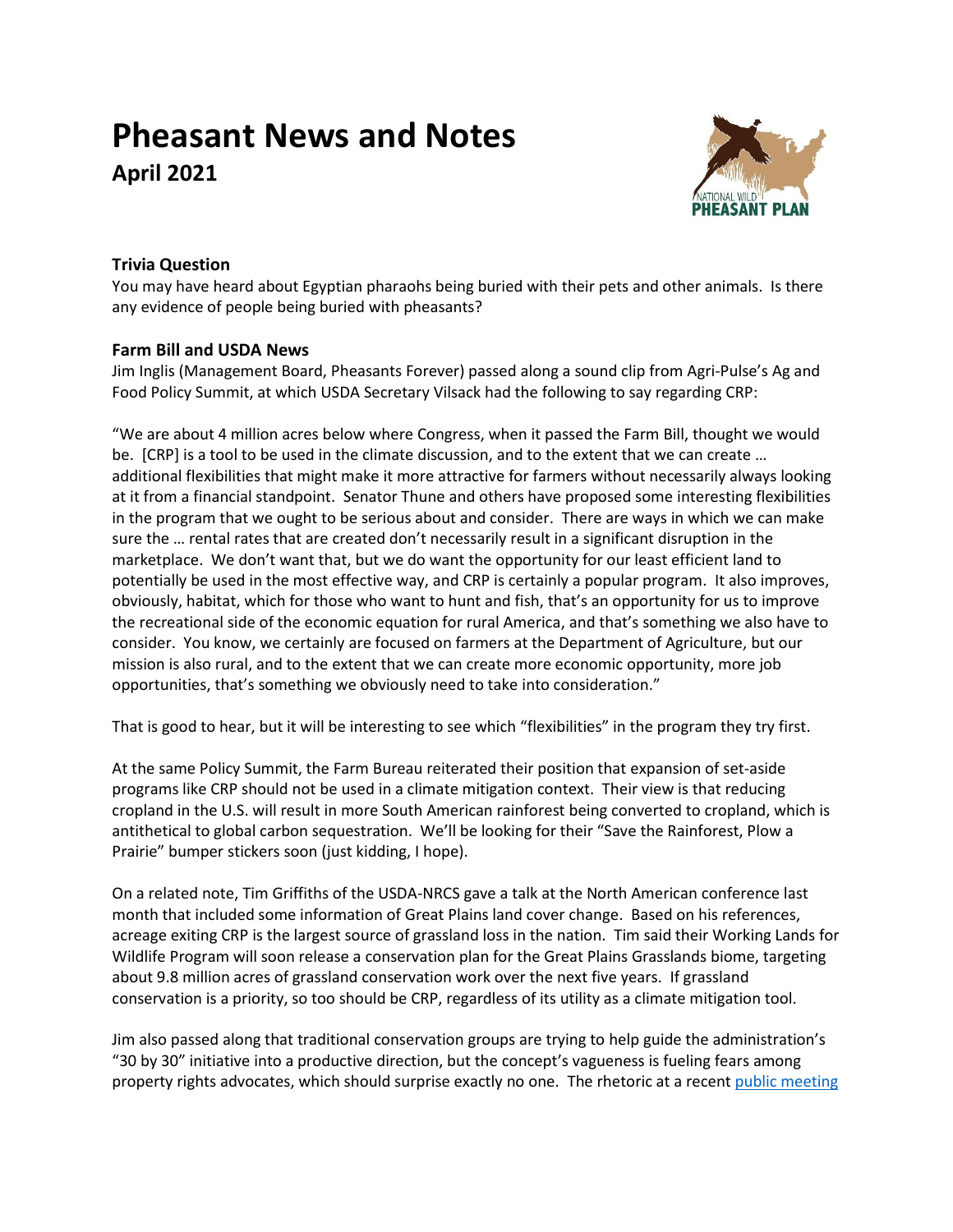[in Nebraska](https://www.thefencepost.com/news/30-x-30-speaker-draws-large-crowd-in-valentine/) is probably typical of what we can expect more of, especially in the western states – notice how "biologists" are being included among the list of villains here.

### **Notes from Around the Pheasant Range**

We wish a happy retirement to Al Stewart, long-time Technical Committee member from the Michigan DNR. Al was not only a member of the old Midwest Pheasant Study Group (there are still a few of us around), but worked for the DNR for 50 years – quite an accomplishment. We'll miss Al, but hopefully he will show up at a (fall) Tech Committee meeting down the road sometime.

Justyn Foth (Technical Committee, Delaware) is taking a new job with the U.S. Fish and Wildlife Service and thus will be stepping down from the Technical Committee. Joe Rogerson will be filling in until a permanent replacement is named. We wish Justyn well in his new position.

Zachary Deines, the Iowa State University student working on the multi-state brood survey project, reports that data collection instructions will be distributed to participating states before May 1<sup>st</sup>. He doesn't anticipate any significant changes from last year, and said his latest analyses put brood detection probabilities at about 35%. Travis Runia (Technical Committee, South Dakota) has again agreed to administer the Survey123 app for the project – thanks, Travis!

Speaking of which, Travis and his coauthors have a new prairie grous[e modeling paper](https://doi.org/10.1002/wsb.1164) out in the *Wildlife Society Bulletin* – congrats!

New in the *Journal of Wildlife Management* this month i[s a paper](https://doi.org/10.1002/jwmg.22032) that seems to advocate for expanding the list of species protected under the Migratory Bird Treaty Act to include resident game birds, reasoning that there are already some non-migratory species (e.g., northern cardinals, several Hawaiian species) given MBTA protections and thus "resident" versus "migratory" distinctions are arbitrary. Inclusion under the Act would then allow the USFWS to coordinate conservation efforts for resident game birds, and federally-led programs could be funded by requiring hunters to purchase a national upland game bird hunting and conservation stamp. I'll keep my own editorial thoughts about these proposals to myself, but will say that the idea of a national upland bird hunting stamp was proposed to a group of state wildlife agency directors a year or two ago and found little support. I certainly applaud the authors for trying to come up with some new solutions to the historically stubborn problem of resident game bird declines, and if their ideas don't pan out, maybe others will be inspired to come up with alternatives that will.

Todd Bogenschutz (Technical Committee, Iowa) passed along several items:

- NRCS jus[t made available](https://content.govdelivery.com/accounts/USDAFARMERS/bulletins/2ca3763) their FY2020 program data via their RCA Data Viewer.
- Southwick Associates released som[e new data](https://www.southwickassociates.com/who-drove-2020s-surges/) on the 2020 hunting participation increases.
- The Iowa DNR is partnering with WMI to hire a Wildlife Research Specialist; more information is available in th[e position announcement.](https://wildlifemanagement.institute/opportunities/employment)

Finally, here are a few items gleaned from my notes from the North American conference last month:

• Pheasants Forever and the National Wildlife Federation are leading an effort to create a National Grasslands Conservation Act, loosely modeled on the North American Wetland Conservation Act (NAWCA). Draft statutory language is not yet available, but a few members of Congress have shown preliminary interest in the concept.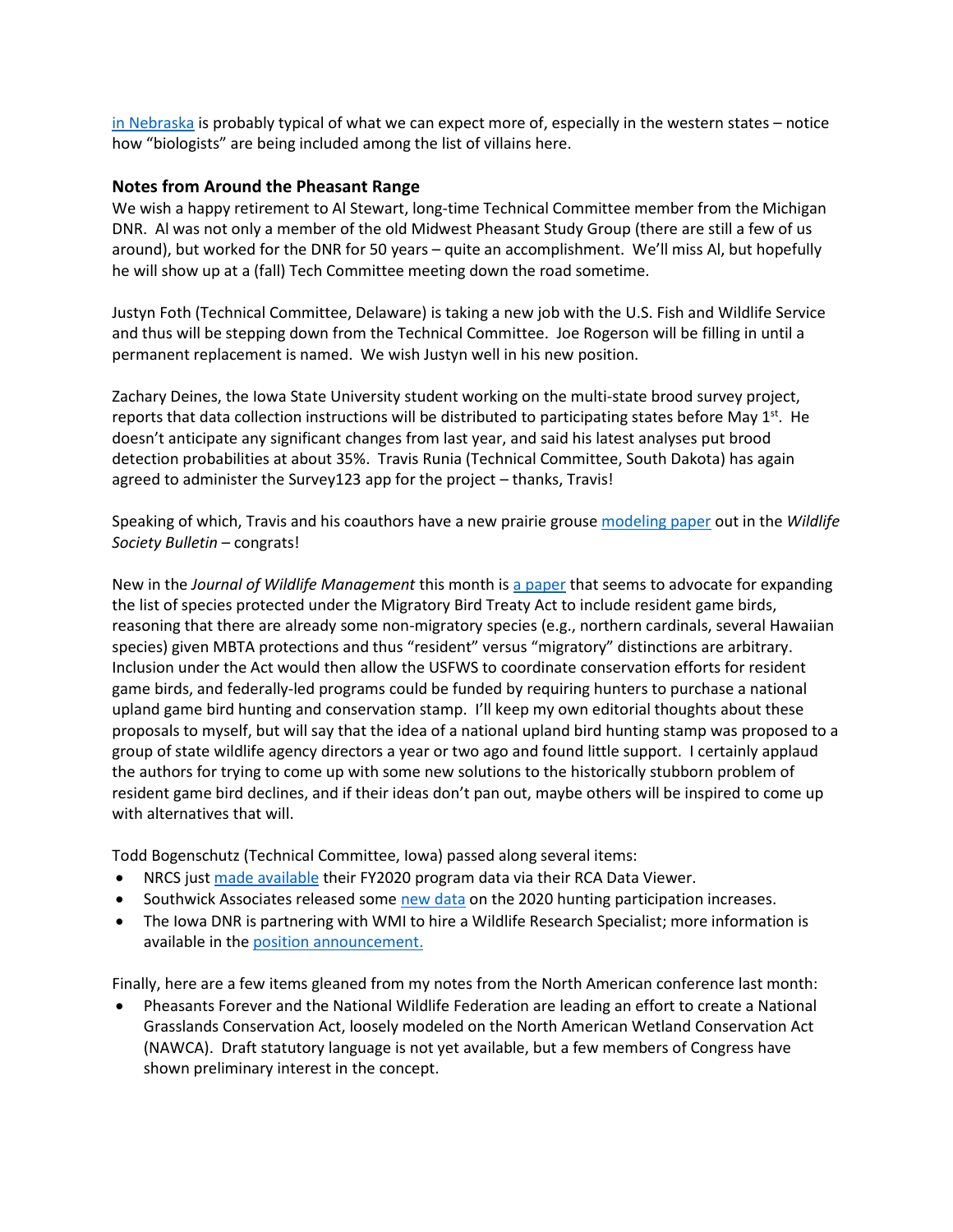- The MAFWA Executive Committee was kicking around the idea of raising its 5% banking fee for administering cooperative projects. No action was taken, but an increase would reduce the funds available for our National Plan partnership should it occur in the future.
- The Council to Advance Hunting and the Shooting Sports is co-sponsoring a "How to Talk About Hunting" webinar series this month. If interested, you can registe[r here.](https://zoom.us/webinar/register/WN_Awc9sImGSbe-Z44tDGu7Ig)
- According to Southwick Associates, industry's return-on-investment from Pittman-Robertson excise taxes was about 400% in 2016; historically it has been around 900%.
- According to a USDA-FSA representative, the current general CRP signup is "going well" but no preliminary numbers are available. USDA may or may not release an annual tally of CRP acres that were hayed or grazed; apparently they have the numbers but may not summarize them publicly.

#### **Pheasant-relevant Media**

[Hunting license sales up in 2020](https://cahss.org/covid-19-and-hunting/?utm_source=Symposium+PR+List&utm_campaign=39c9d13306-EMAIL_CAMPAIGN_2018_09_04_03_26_COPY_01&utm_medium=email&utm_term=0_4be641e1eb-39c9d13306-189250727) [New study finds birds give people as much happiness as money](https://thehill.com/changing-america/well-being/mental-health/544722-new-study-finds-birds-give-people-as-much-happiness) [Book review: an open-eyed history of wildlife conservation](https://undark.org/2021/03/26/book-review-beloved-beasts/) [Congress introduces bill to save western monarch butterflies](https://biologicaldiversity.org/w/news/press-releases/congress-introduces-bill-to-save-western-monarch-butterflies-2021-03-17/) [Carbon capturing buzz turns into stacked payments for farmers](https://www.agriculture.com/news/business/carbon-capturing-buzz-turns-into-stacked-payments-for-farmers) [Climate not a dirty word in agriculture anymore](https://www.stormlake.com/articles/climate-not-a-dirty-word-in-agriculture-anymore/) Preliminary analyses [show widespread neonicotinoid exposure in Minnesota white-tailed deer](https://www.dnr.state.mn.us/news/2021/03/01/preliminary-results-pesticide-study-show-widespread-neonicotinoid-exposure-minnesota-white-tailed-deer) [The diminished purchasing power of farm bill conservation programs holds America back](https://www.agri-pulse.com/articles/15512-opinion-the-diminished-purchasing-power-of-farm-bill-conservation-programs-holds-america-back?emci=a667292e-c388-eb11-85aa-00155d43c992&emdi=e5242019-f688-eb11-85aa-00155d43c992&ceid=1730541) [Bill Gates tells Reddit why he's bought so much farmland](https://agfundernews.com/bill-gates-tells-reddit-why-hes-acquired-so-much-farmland.html) [Hunters and anglers celebrate reintroduction of the MAPLand Act](https://www.trcp.org/2021/03/23/hunters-anglers-celebrate-reintroduction-mapland-act/?emci=b252fc75-3d8e-eb11-85aa-00155d43c992&emdi=bea491ba-6c8e-eb11-85aa-00155d43c992&ceid=1730541) [UK postman plagued by 'Mr.](https://www.bbc.com/news/av/uk-england-norfolk-56530133) Angry' pheasant

## **Recent Literature**

- [Dwight, I. A., P. S. Coates, S. T. Stoute, and M. E. Pitesky. 2021. Health surveillance of a potential bridge](https://doi.org/10.1111/tbed.14068)  [host: pathogen exposure risks posed to avian populations augmented with captive‐bred](https://doi.org/10.1111/tbed.14068)  [pheasants. Transboundary and Emerging Diseases \(early online version\).](https://doi.org/10.1111/tbed.14068)
- [Williams, C. K., R. D. Applegate, and P. M. Coppola. 2021. Why are there so many waterfowl and so few](https://doi.org/10.1002/jwmg.22032)  [northern bobwhites? Rethinking federal coordination. Journal of Wildlife Management \(early](https://doi.org/10.1002/jwmg.22032)  [online version\).](https://doi.org/10.1002/jwmg.22032)
- [Runia, T. J., A. J. Solem, N. D. Niemuth, and K. W. Barnes. 2021. Spatially explicit habitat models for](https://doi.org/10.1002/wsb.1164)  [prairie grouse: implications for improved population monitoring and targeted conservation.](https://doi.org/10.1002/wsb.1164)  [Wildlife Society Bulletin \(early online version\).](https://doi.org/10.1002/wsb.1164)
- [Bernal-Garcia, R., F. Gomez-Moreno, F. J. Serrano, C. Heras, and J. Yravedra. 2021. The role of birds in](https://doi.org/10.1007/s12520-021-01317-0)  [Roman imperial funerary rituals at La Magdalena \(Alcalá de Henares, Spain\): osteoarchaeological](https://doi.org/10.1007/s12520-021-01317-0)  [and symbolic analysis. Archaeological and Anthropological Sciences \(online version\).](https://doi.org/10.1007/s12520-021-01317-0)

#### **Trivia Answer**

Yes, but not in Egypt. A [recent study](https://link.springer.com/article/10.1007/s12520-021-01317-0) found three ancient human tombs that also contained pheasant remains in Madrid, Spain. The tombs were created when Spain was part of the Roman Empire, with the